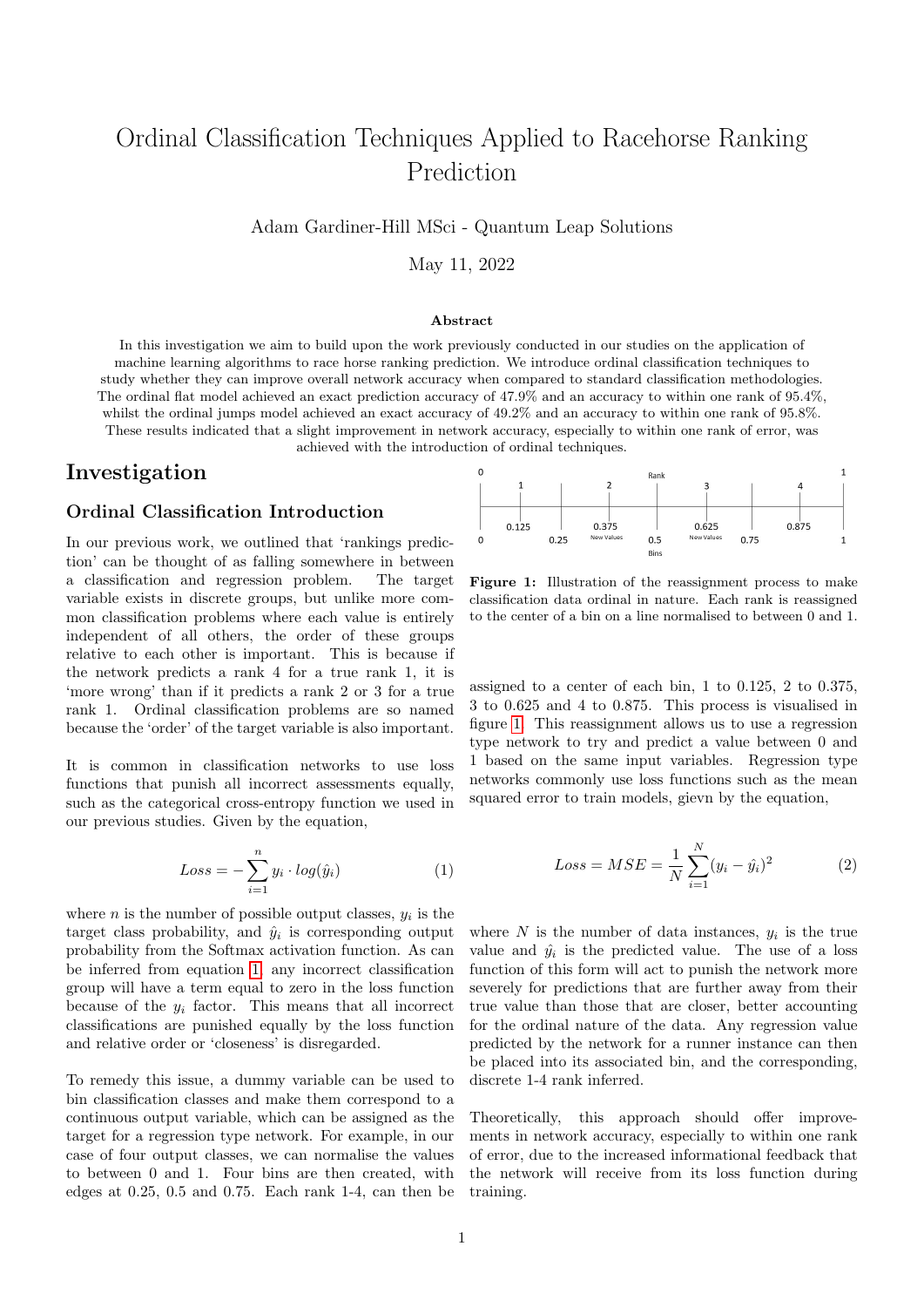#### Data and Pre-Processing

The combined flat and jumps data sets used in our previous investigation were recalled. They were then reformatted as described to make the target 'rank' data ordinal in nature according to the process outlined the previous subsection. Illustrations of the data structure for the flat and jumps data can be seen in tables [1](#page-1-0) and [2](#page-1-1) respectively.

Reusing the exact data from our previous investigation allowed for easier direct comparison between ordinal and non-ordinal results, and also saved on computational workload as some results had already been obtained.

<span id="page-1-0"></span>

|      | MoPR Draw Race P. Stalls Pos. Race Dis. Strat. |              |
|------|------------------------------------------------|--------------|
| <br> | <br>                                           | <br>$\cdots$ |

Table 1: Table illustrating the variables used to train the network for all flat racing after the removal of the 'distance to first bend' variable

<span id="page-1-1"></span>

|          |          | MoPR Race Pace Race Distance Strategy |          |
|----------|----------|---------------------------------------|----------|
| $\cdots$ | $\cdots$ | $\cdots$                              | $\cdots$ |

Table 2: Table illustrating the considered variables used to train the network for all jumps races.

#### Neural Networks

Two separate models were trained using the flat and jumps data from our previous investigation. Standard sequential neural networks from the Keras python package were used and consisted of one input layer, three dense layers and a regression type output layer. For the flat model, the network input layer had shape (6,), each of the subsequent dense layers had nodes 60, 42, 6, and the final regression layer had 1. For the jumps model, the input layer had shape (4,), the dense layers had nodes 40, 28, 4 and the regression layer had 1.

ReLu activation functions were used throughout the network architecture, and a mean squared error loss function was used to train the models.

#### Platform and Packages

The analysis was completed using open source Python packages and the Spyder IDE. These included NumPy, Pandas, Keras, Sci-Kit Learn, MatPlotLib and Seaborn. A TensorFlow virtual environment was created for this task, and all neural networks were trained on an NVidia GTX 1060 6GB GPU.

### Results

#### Combined Flat Racing

The regression model trained on the combined flat racing data set achieved a mean squared error score on the test data of 0.0382, which resulted in a final classification accuracy of 47.9% and 95.4% to within one rank of error. The training and test accuracy of the model, as well as the confusion matrix for its predictions can be seen in figure [2](#page-3-0)

#### Jumps Racing

The network trained using jumps racing data achieved a mean squared error on the test data of 0.0373. This gave a final exact classification accuracy of 49.2% and an accuracy to within one rank of error of 95.8%. The training and test accuracy of the model, as well as the confusion matrix for its predictions can be seen in figure [3.](#page-3-1)

## Discussion of Results

#### Comparison to Classification Approach

For combined flat races, the ordinal network achieved exact accuracy of 47.9%, and accuracy to within one of error of 95.4%. This is compared to the traditional classification approach that we took in our previous investigation, where the network achieved accuracies of 47.8% and 94.2%. The confusion matrices for the ordinal and non-ordinal approaches can be seen in figure [4.](#page-4-0) The improvement of 0.1% in exact accuracy is minimal and its difficult to know whether its due to stochastic processes associated with the use of machine learning algorithms. The improvement of 1.2% to within one rank of error is more substantial, and indicative that the introduction or ordinal techniques improved network performance in a meaningful way.

At a more granular level, the regression network exhibited a more aggressive tendency to predict rank 3s for true rank 2s and 4s. It identified 1% more leaders correctly than the classification network, but 3.2% and 7.2% rank 2s and 4s correctly, respectively.

For the jumps data, the regression network achieved an exact accuracy of 49.2% and an accuracy to within one rank of error of 95.8%. This is compared to the traditional classification network which achieved an exact accuracy of 49.4% and an accuracy to within one rank of error of 94.7%. A slight decrease of 0.2% in exact accuracy is compensated for by a 1.1% improvement in accuracy to within one rank.

#### Granular Effects

A key granular effect that emerged after the introduction of the ordinal techniques was the network's tendency to predict almost no rank 4s. This is likely another result of the challenges the network faces when trying to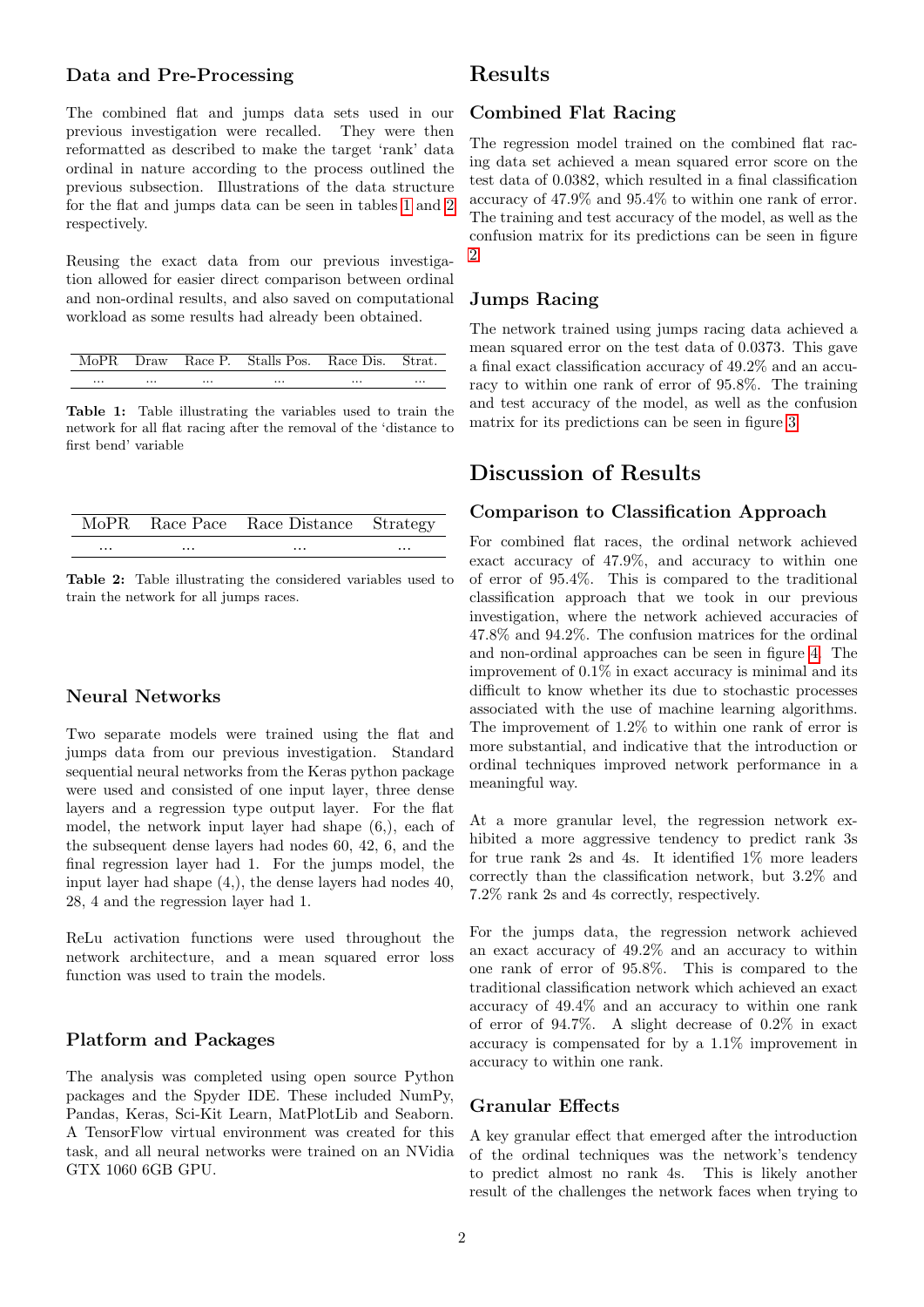differentiate between ranks 2-4. It would seem that the network minimises its MSE loss function by predicting high values in the rank '3' range when it cannot clearly choose between rank 3 and 4. Whilst this may appear detrimental to network performance, for our purposes its not a substantial problem. Further investigation can be carried out to determine whether the network predicts true rank 4s as higher output values than true rank 3s, and bin edges moved to capture more rank 4s. If there is a correlation between higher rank 3 values and true rank 4s, then a hierarchy distribution for a real race can be populated by rank ordering the runners according to this.

This finding further reinforces the hypothesis that the input data used may not contain sufficient informational detail for a network to regularly distinguish between ranks 2-4.

## Further Work

This investigation concludes our series of studies into the application of machine learning algorithms to race horse raking prediction. We have successfully demonstrated that these techniques can be used to model and predict all types of racing, across all courses with acceptable degrees of accuracy. Further work for Quantum Leap solutions in this area will focus on product implementation and optimisation over time. A good place to start would be studying the distribution of prediction values for ranks 3 and 4 to determine if a manually developed classification step could better distinguish between them.

There are many opportunities for us to apply the principles explored in these studies to other problems within race analysis and prediction. Future investigations will likely focus on statistical analyses of input variables, other feature prediction and developing deep insights into potential runner performance.

## Conclusion

The introduction of ordinal regression techniques made little difference to the ability of the models to predict rankings exactly. For the combined flat model, exact accuracy improved by 0.1% compared to our previous classification type network, whilst for the jumps model it fell by 0.2%. Without conducting numerous repeat studies where all networks are retrained on the data from scratch, it is impossible to determine the degree to which this is due to stochastic processes associated with machine learning methods. To within one rank of error both models saw improvement, the flat model by 1.2% and the jumps model by 1.1%. These values are more substantial, and therefore more likely to indicate that the introduction of ordinal regression techniques led to some meaningful improvement in network predictive accuracy.

Going forward, ordinal type classification problems will likely be common for Quantum Leap given the nature of horse racing prediction and analysis. We

have demonstrated in this study that ordinal regression techniques should be considered and tested whenever we tackle one of these problems in the future, as it may lead to material network accuracy improvements.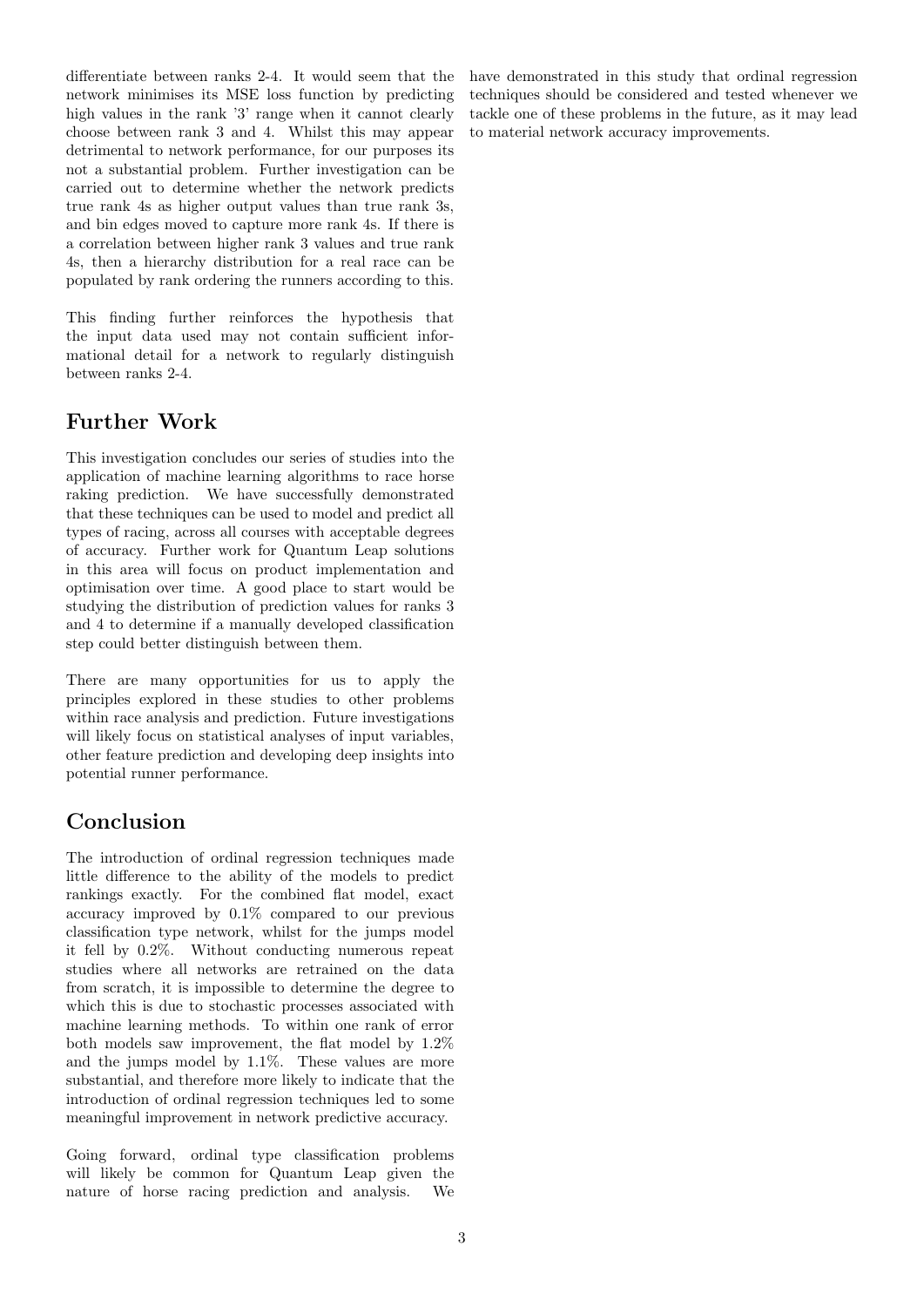<span id="page-3-0"></span>

Figure 2: Training and test data accuracy of the regression network for flat racing, and the confusion matrix for its classified predictions. The difference between the value tended to by the training accuracy and the test accuracy is small, but indicates that the test set may have been slightly easier to predict than the training set.

<span id="page-3-1"></span>

Figure 3: Training and test data accuracy of the regression network for jumps racing, and the confusion matrix for its classified predictions.